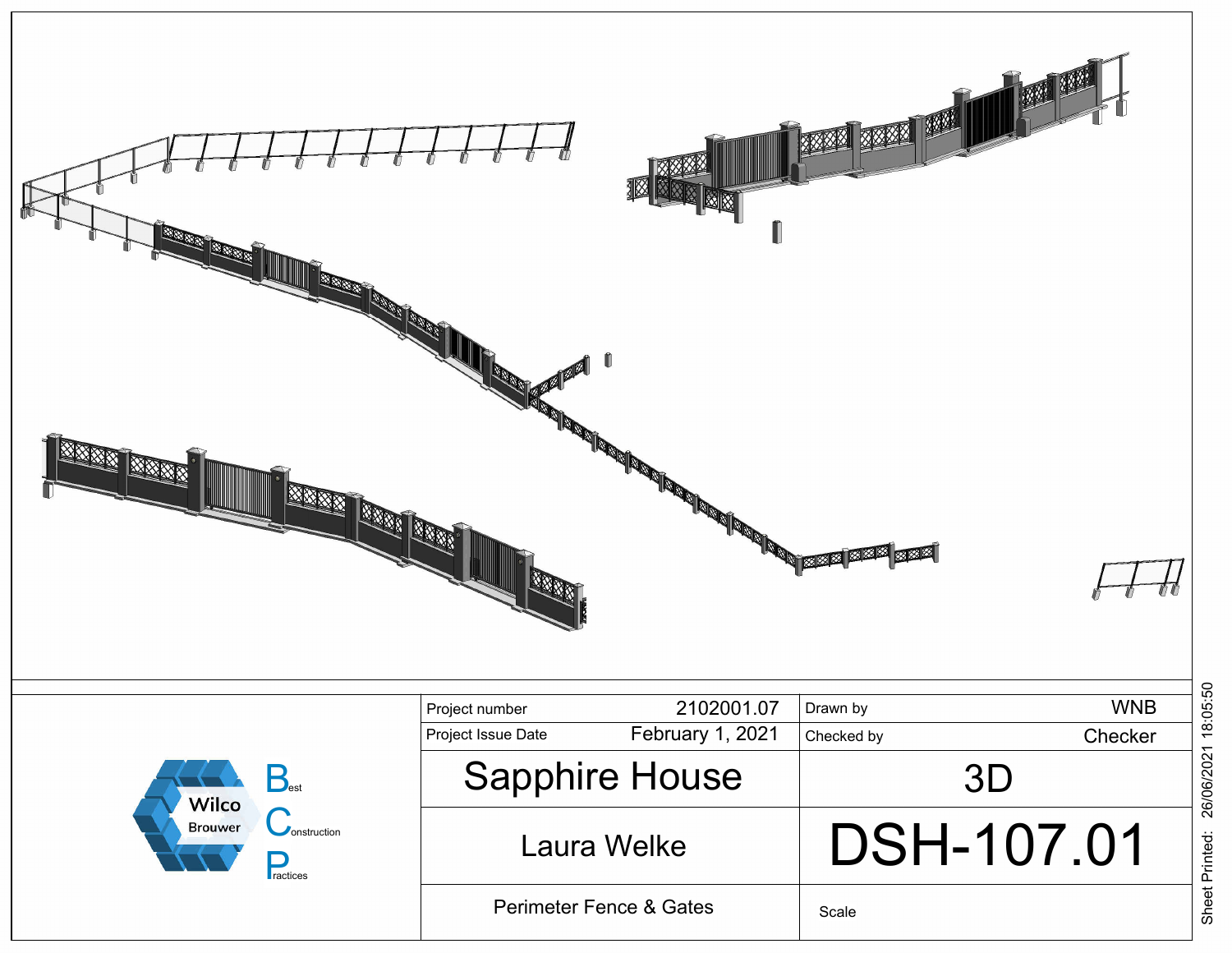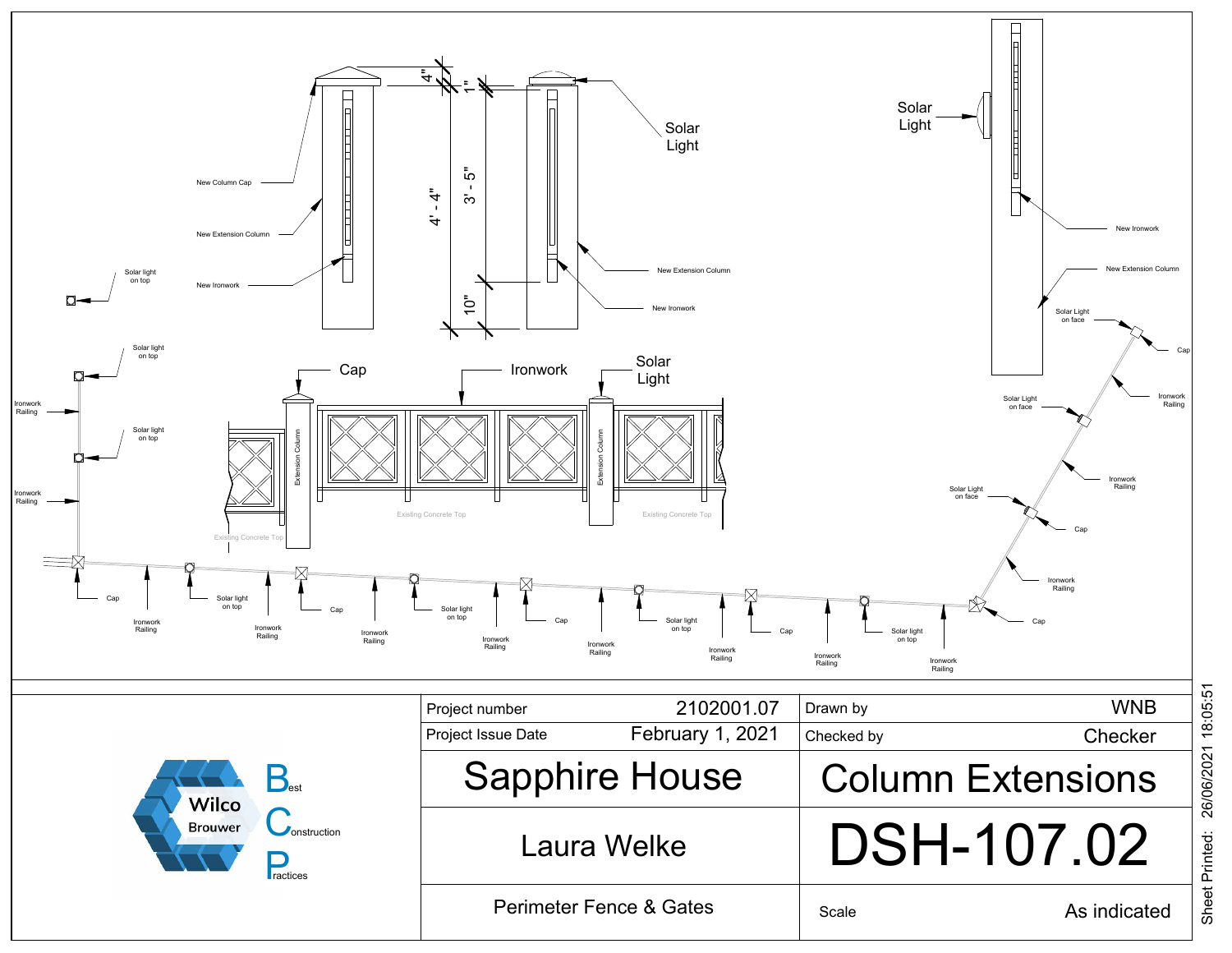

26/06/2021 18:05:52 26/06/2021 18:05:52 Sheet Printed: Sheet Printed: